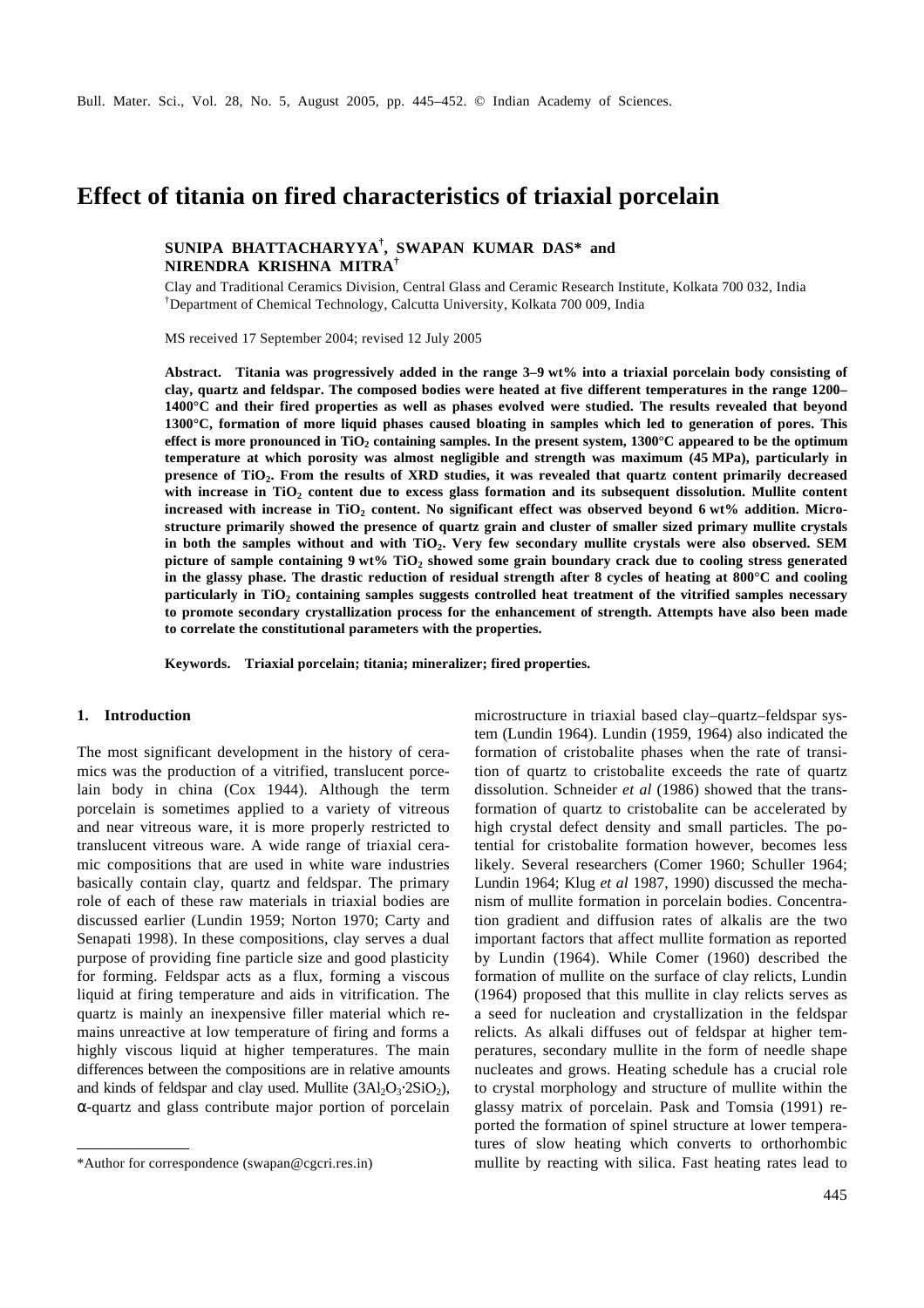tetragonal mullite formation at temperatures as low as 980°C followed by orthorhombic mullite formation at higher temperatures.

Mineralogical compositions of porcelain bodies have been widely studied (Parmelle and Rodrignez 1942; Zografon 1968; Mackenzie 1969; Chaudhuri 1974; Johnson and Pask 1982; Maslennikova and Stoikova 2001) with special reference to the influence of some mineralizing agents on the development of the crystalline and glassy phases at higher temperatures. The mineralizers enter the glassy phase of the porcelain samples and modify the solubility of mullite in glass. Johnson and Pask (1982) reported that impurities such as  $Fe<sub>2</sub>O<sub>3</sub>$  and TiO<sub>2</sub> affect the kinetics and morphology of mullite formation and that the exsolution of silica facilitates mullite formation in kaolin. Chaudhuri (1974) observed maximum and minimum mullitization in the porcelain samples containing  $2\%$  Fe<sub>2</sub>O<sub>3</sub> and  $4\%$  ZnO, respectively. ZnO up to  $1\%$  and  $2\%$  TiO<sub>2</sub> promote development of mullite; whereas  $Fe<sub>2</sub>O<sub>3</sub>$  continues to produce a higher yield of mullite in hard porcelain up to 4%. More than 1% ZnO makes the glass corrosive to mullite whereas up to  $2\%$  TiO<sub>2</sub> prevents attack of mullite by glass. Zografon (1968) reported that 1 to 3%  $TiO<sub>2</sub>$  could be tolerated in the glass without inhibiting mullitization. Porcelain is a semivitrified body consisting of both crystalline and glassy phases and the latter plays an important role controlling the major properties. In the present investigation the TiO<sub>2</sub> content was varied between 3 and 9% with the intention to study its effect on primary mullite formation from dehydroxylated kaolinite and also to change the composition of the glassy phase leading to crystallization which may improve grain boundary condition. Fe<sub>2</sub>O<sub>3</sub> was found to be the most efficient mineralizer at higher concentration level. The residual quartz and glass can react in presence of certain mineralizers by a two-step process i.e. replacement of  $Al^{3+}$  ion from glass by cation of the mineralizer and subsequent diffusion of  $Al^{3+}$  ion into the residual silica. The mineralizing action of a cation is dependent on the ease with which it can penerate into the proper structure. Radii and potential of the cation and the cation oxygen bond strength have been suggested to be the factors controlling penetrating power of the cation. Mackenzie (1969) studied the effect of 28 exchangeable cation on the formation of mullite from halloysite. He observed different kinds of reaction mechanism between alkaline and alkaline earth cation and transition metal cation.

In the present investigation,  $TiO<sub>2</sub>$  was incorporated progressively into a parent triaxial porcelain composition and its effect on the physico-mechanical properties was studied. Qualitative estimation of quartz and mullite was done to indicate the influence of  $TiO<sub>2</sub>$  on such composition using X-ray diffraction studies. Microstructural features of some selected samples were also examined through SEM of the polished and etched surface of the vitrified specimens.

## **2. Experimental**

The major raw materials used in the study were collected from Indian source (China clay from Rajmahal, Bihar; Ball clay from Bikaner, Rajasthan; quartz and feldspar from Ranchi, Jharkand). For chemical analysis of these raw materials, gravimetric method was utilized to determine  $SiO<sub>2</sub>$  and  $Al<sub>2</sub>O<sub>3</sub>$  whereas Fe<sub>2</sub>O<sub>3</sub>, CaO and MgO were estimated volumetrically (Hillebrand and Lundell 1953). Alkalies were determined by flame photometry. Titania  $(TiO<sub>2</sub>)$  was of pure chemical grade (BDH quality, E-Merck India Ltd.). One kilogram of each batch (A, B, C and D) were prepared according to the batch compositions presented in table 1. All the batches were mixed separately and wet ground in a pot mill for 8 h to get the desired fineness (residue  $< 1.5$  wt% on 200 mesh BS sieve). The slurry obtained was screened, dried at 110°C and powdered to break the agglomerate. A part of the powdered batches was calcined separately at 900°C with a soaking period of 2 h to remove all types of water from the mixture so that during firing undue shrinkage may be avoided. 85 wt% of the calcined batch was again thoroughly mixed with 15 wt% of uncalcined batch and 2% PVA solution as binder. Required amount of water was sprayed on the mixture and granulated to small particles for better compaction.

Samples  $(60 \times 14 \times 5 \text{ mm})$  were hydraulically compacted using uniaxial pressing at  $350 \text{ kg} \cdot \text{cm}^{-2}$ . The bar samples were dried at 110–120°C till the moisture content reduced to  $\lt 0.5\%$ . The dried samples were fired at five different temperatures (1200, 1250, 1300, 1350, 1400°C) for a soaking period of 120 min in an electrically operated laboratory furnace using a on/off control system. A constant heating rate of 10°C/min up to 1000°C and 5°C/min up to the peak temperature was maintained in each firing. Finally, the fired samples were subjected to physical tests such as linear shrinkage, ap-

**Table 1.** Batch compositions (wt%).

| Batch        | China clay | Ball clay | Feldspar | Quartz | Titania |
|--------------|------------|-----------|----------|--------|---------|
| A            | 40         | 10        | 25       | 25     | Nil     |
| B            | 38.8       | 9.7       | 24.25    | 24.25  |         |
| $\mathsf{C}$ | 37.6       | 9.4       | 23.50    | 23.50  | O       |
| D            | 36.4       | 9.1       | 22.75    | 22.75  |         |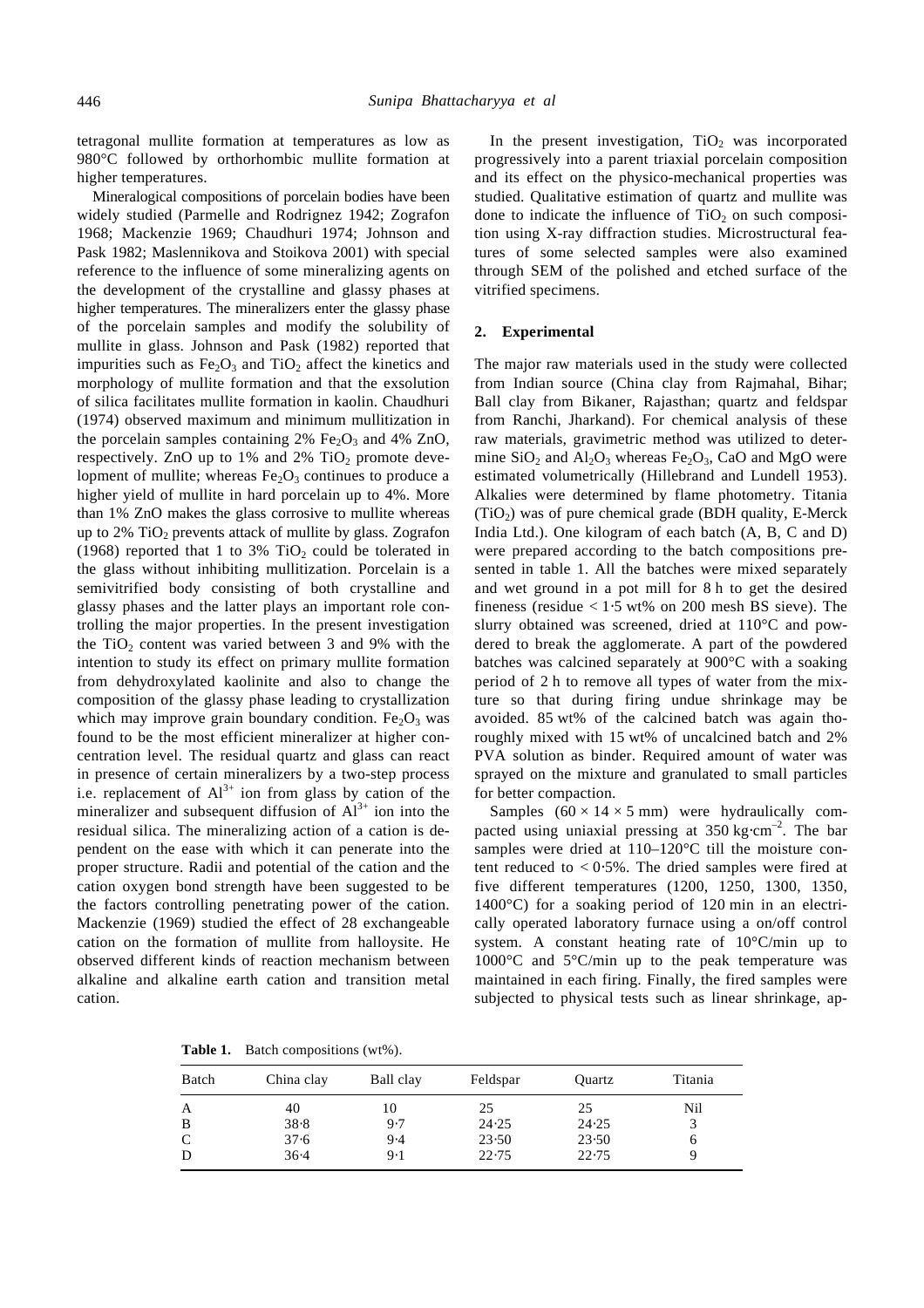parent porosity and bulk density. Bulk density (BD) and per cent apparent porosity (AP) of the fired samples were measured using conventional liquid displacement method according to Archimedes principle. Flexural strength (three-point bending) of the fired samples was determined by universal testing machine (INSTRON 5500 R). The results of all these testings reported here are the average of six samples. Philips 'X-pert Pro' diffraction unit, with secondary monochromator, automatic divergence slit and nickel filter (Cu-K*a* radiation) was used to identify the various phases formed in vitrified samples. XRD studies were carried out with powder  $(-200 \text{ mesh } BS$ sieve). For SEM study, samples were polished to 1 μm finish with diamond paste after initial grinding with SiC powder and water. The polished surface of each samples were etched for 3 min in 5% HF solution at room temperature (350°C), washed in water and acetone followed by gold sputter coating (Edwards, Scancoat). SEM (LEO 430 i) was used for obtaining secondary electron images.

#### **3. Results and discussion**

The results of chemical analysis of the raw materials are given in table 2. The chemical analysis results indicate that china clay, ball clay, quartz and feldspar are of normal type generally used in porcelain body with minimum amount of impurities.

The results of linear shrinkage are graphically represented in figure 1. It may be noted from this figure that the temperature effect was not linear. Linear shrinkage increased with increase in firing temperature up to 1300°C followed by significant decreasing trend up to 1400°C. This might be related to the formation of more liquid phase causing bloating (generation of pores leading to expansion). This trend was observed with all the compositions. It may also be observed that shrinkage increased with increase in  $TiO<sub>2</sub>$  content. This may be explained in the way that  $TiO<sub>2</sub>$  increased the rate of reaction. In presence of  $TiO<sub>2</sub>$ , shrinkage increased sig-

**Table 2.** Chemical analysis of raw materials.

| Major chemical<br>constituents (wt%) | China clay | Ball clay | Ouartz | Feldspar | Titania |
|--------------------------------------|------------|-----------|--------|----------|---------|
| SiO <sub>2</sub>                     | 45.41      | 59.25     | 98.66  | 66.48    |         |
| $Al_2O_3$                            | 34.39      | 30.75     | 0.39   | 17.29    |         |
| Fe <sub>2</sub> O <sub>3</sub>       | $1-13$     | 1.23      | 0.07   | 0.14     | < 0.07  |
| TiO <sub>2</sub>                     | 0.89       | 0.52      | 0.01   | 0.02     | 98.00   |
| CaO                                  | 1.07       | 0.34      | 0.10   | 0.31     |         |
| MgO                                  | 0.76       | 0.25      | 0.02   | 0.03     |         |
| $K_2O$                               | 0.42       | 0.82      | 0.12   | 11.95    |         |
| Na <sub>2</sub> O                    | 0.87       | 0.27      | 0.09   | 2.94     |         |
| L.O.I.                               | 14.67      | 10.50     | 0.37   | 0.71     | 0.50    |



Figure 1. Variation of linear shrinkage with temperature of heating.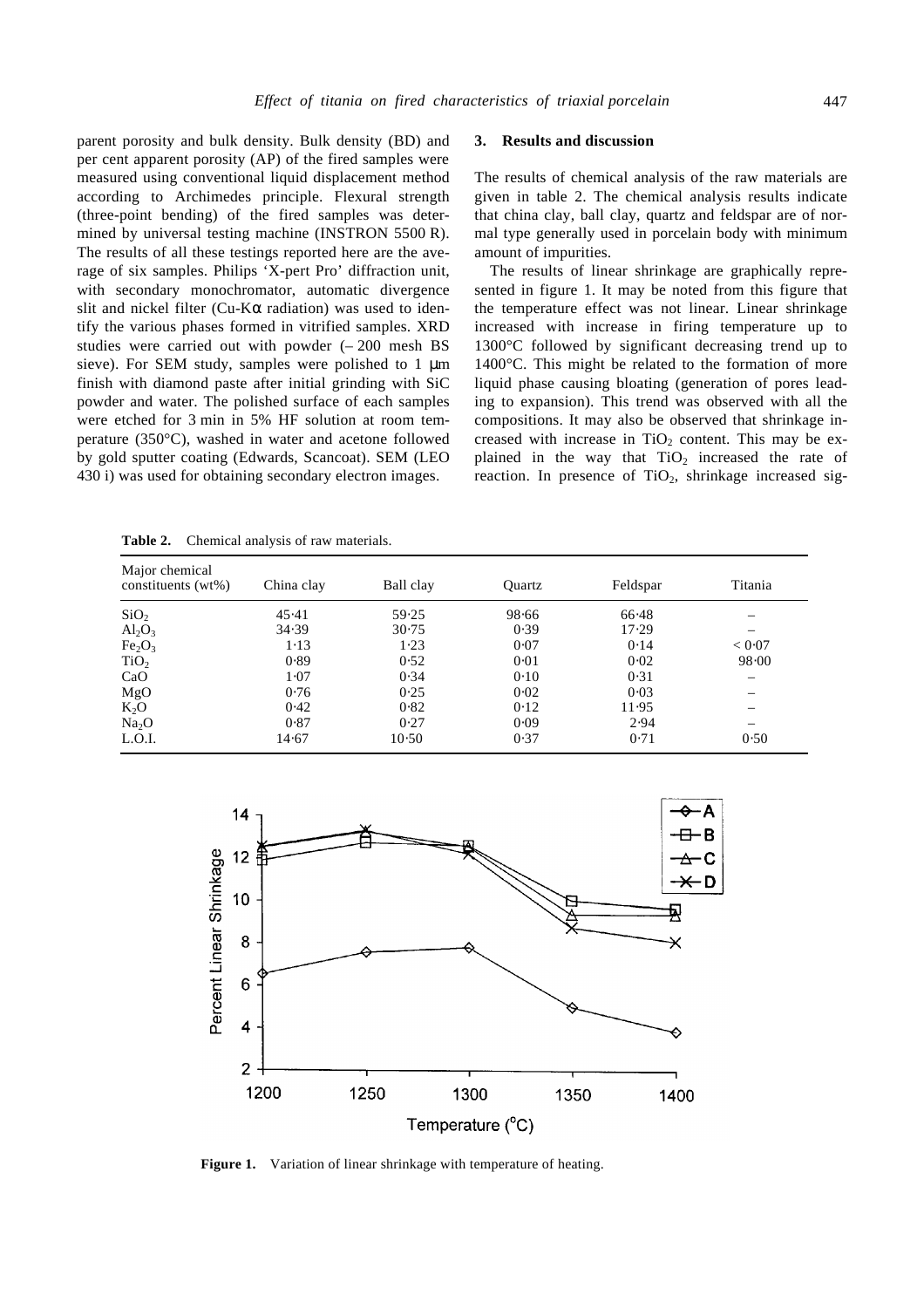nificantly which might be due to enhanced crystallization (mullitization) and formation of more flowable glassy phase. TiO<sub>2</sub> containing samples exhibited similar nature of curves. Initial rate was slow compared to that without  $TiO<sub>2</sub>$ . Two inflection points were observed, first one at 1300 $\degree$ C which was very sharp with TiO<sub>2</sub> containing samples. The second one at 1350°C where the slope was small. The shrinkage in this type of triaxial system was due to removal of residual amount of water from clay, decomposition of binder, liquid formation from the flux as well as generation of crystalline phases from amorphous materials. The results indicated that the pyrochemical reactions in this type of compositions did not attain equilibrium under the present experimental conditions. From the physical appearance of the fired samples, no distortion or sagging was observed. The formation of glass and simultaneous dissolution and subsequent reprecipitation of crystalline phases are the main controlling factors leading to shrinkage and expansion. The extent of primary reactions amongst the different ingredients was indicated by the first inflection point i.e. shrinkage maxima. The general trend of interaction remained more or less same at all compositions, only the magnitude differed. This type of interaction is a case of viscous composite sintering which involves much larger liquid contents than liquid phase sintering.

The results of apparent porosity are presented in figure 2. It is revealed from the figure that porosity decreased



**Figure 2.** Variation of apparent porosity with temperature of heating.



**Figure 3.** Variation of bulk density with temperature of heating.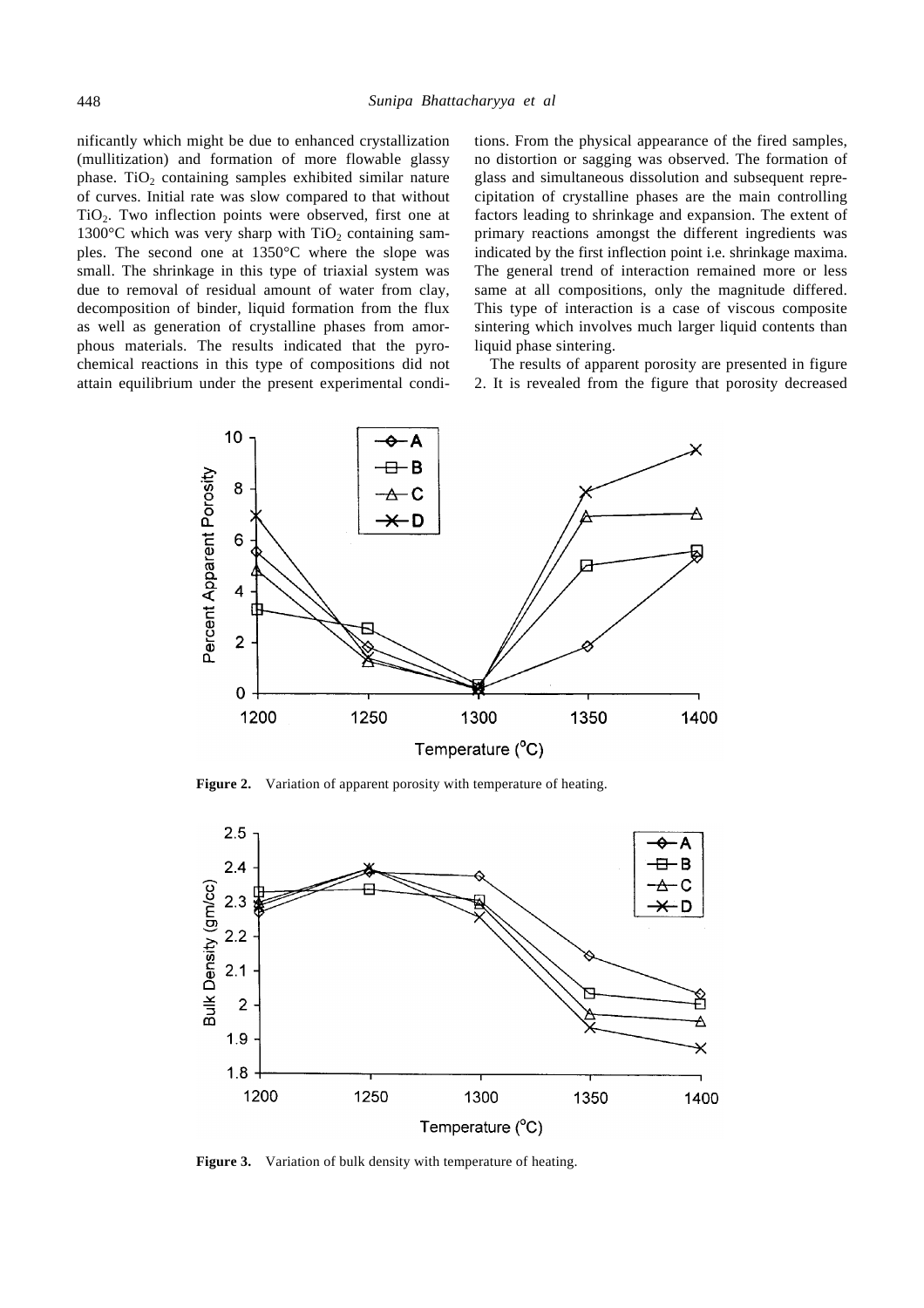with increase in firing temperature due to material transport into the pores as well as migration of glassy phase therein also. This trend was followed up to 1300°C beyond which it increased again. The latter phenomenon was due to bloating action leading to pore formation in a vitrified mass. Minimum porosity was noticed at 1300°C. Thus, it may be said that in this particular system, 1300°C appeared to be the optimum temperature at which apparent porosity was almost negligible particularly in presence of  $TiO<sub>2</sub>$ . The relationship between bulk density and firing temperature has been shown in figure 3. The results show that the composition without  $TiO<sub>2</sub>$  exhibited increase of bulk density up to 1300°C following which it decreased. Titania promoted the reaction that was evident from an increase of bulk density at earlier temperature (1250°C). At higher temperature, the rate of change of bulk density was significantly high. Moreover, the curves were analogous to the corresponding shrinkage curves.

Variation of room temperature flexural strength with temperature is shown in figure 4. From the figure it is revealed that this triaxial body either in presence or absence of  $TiO<sub>2</sub>$  showed maximum strength at 1300 $^{\circ}$ C following which it decreased. The latter phenomenon may be related to the formation of more glassy phase which probably effect the proper interlocking of mullite needles in the microstructure. At 1300°C, flexural strength increased with increase in  $TiO<sub>2</sub>$  and maximum strength achieved was 45 MPa. The nature of the curves was identical indicating that same mechanism was followed at all  $TiO<sub>2</sub>$  contents. The increase of bending strength with 9%  $TiO<sub>2</sub>$  was not significantly high compared to 6%, only a marginal increase which might not be totally related to mullite formation but alignment of mullite crystals, their growth characteristics and nature of the glassy phase. With increasing  $TiO<sub>2</sub>$  content there was a strengthening of the decomposition of mullite thereby increasing the amount of glass and aluminium titanate.

Substitution of  $Al^{+3}$  by  $Ti^{+4}$  probably in the octahedral sites of mullite crystals could cause aluminium ion vacancy according to following reflect reaction

$$
(1 - X) A12O3 + X TiO2 → 2(1 - X)
$$
  
Al<sub>A1</sub> + XTi<sub>A1</sub> + X/3 VAI<sup>III</sup> + (3 - X) O<sub>0</sub>,

which enhances mass transport and consequently reaction rate. Lattice parameters and unit cell volume for solid solution series increased with increasing amount of foreign oxide. The  $TiO<sub>2</sub>$  contributed defect formation during reaction. From 1300°C, the rate of decrease of strength on increase of temperature was faster than the corresponding increase from the earlier temperature. Initially,  $TiO<sub>2</sub>$  entered into mullite grain by solid solution formation without much change in composition or amount of viscous phase. At higher temperature, the lower strength value was due to change in composition of the glassy phase. Elastic bond relaxation at high temperature might be also a contributing factor.

The samples heated at 1300°C was subjected to thermal shock (repeated heating at 800°C and cooling) and the results of residual flexural strength after eighth cycles of alternate heating and cooling are given in table 3. Drastic reduction of strength occurred and this was accelerated by the presence of  $TiO<sub>2</sub>$ . This might be related to the formation of low viscosity glass. This finding suggests that this type of body containing  $TiO<sub>2</sub>$  as additive should be further heat treated to effect crystallization

**Table 3.** Residual flexural strength.

| Batch | Flexural strength (MPa) |
|-------|-------------------------|
| А     | 5.98                    |
| B     | 2.77                    |
| C     | 2.40                    |
| D     | 2.79                    |



Figure 4. Variation of flexural strength with temperature of heating.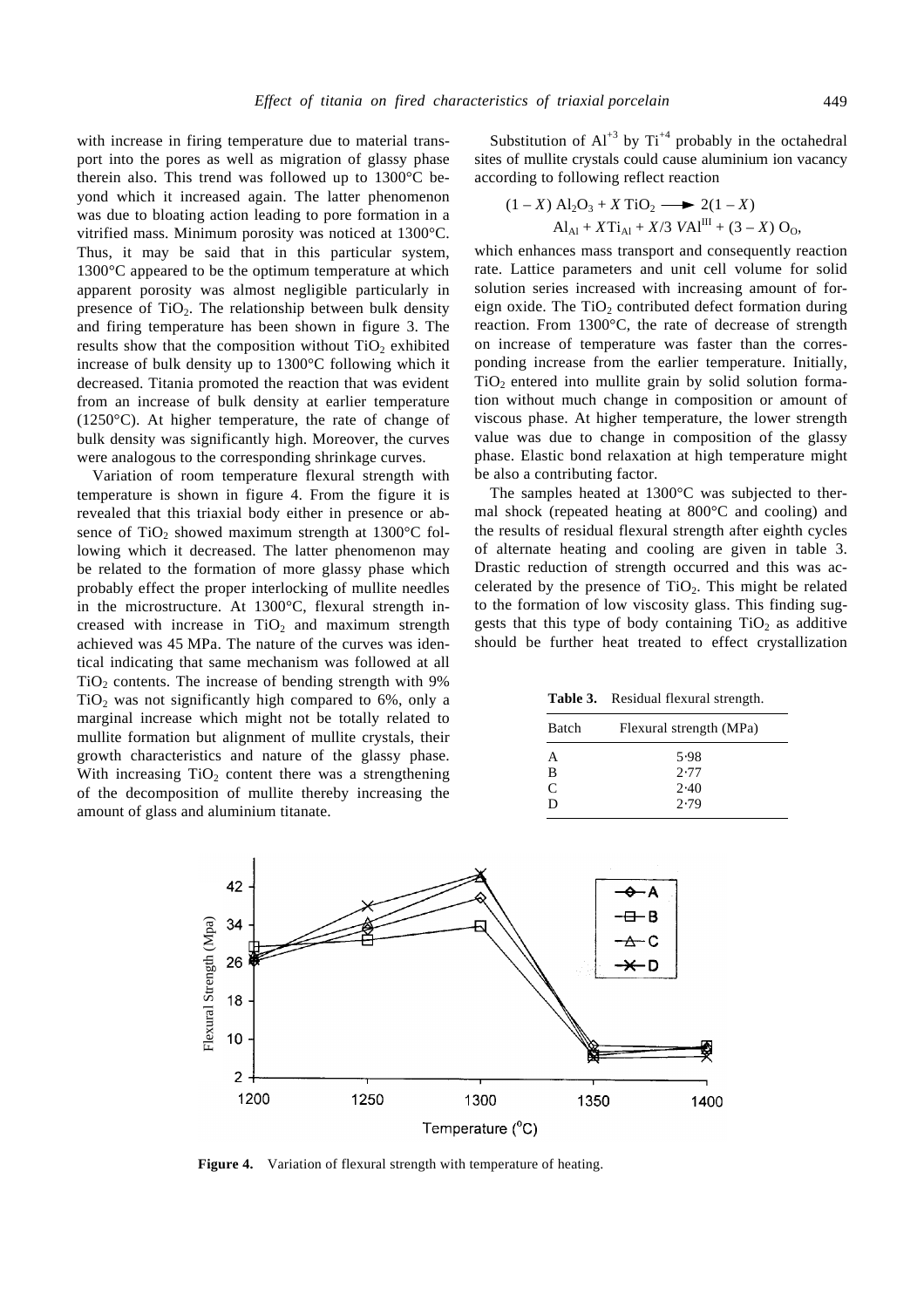from the glass phase for the enhancement of mechanical properties as well as thermal shock resistance.

The most important aspects related to thermal interaction among the ingredients and generation of newer crystalline phases were done by carrying out X-ray diffraction analysis. The diffraction pattern of 1300°C heated samples have been represented in figure 5. In all the patterns, quartz and mullite were found to be the major crystalline phases. From the peak heights, it was evident that quartz content primarily decreased with increase in  $TiO<sub>2</sub>$  content which might be due to excess glass formation that caused some dissolution of quartz. It may also be observed that mullite content increased with increase in  $TiO<sub>2</sub>$  content and no significant effect was observed beyond 6 wt%

addition. The SEM photomicrographs taken on some selected polished and HF etched samples show the presence of quartz grain and cluster of smaller sized primary mullite crystals in both the samples (figures 6a and b). Very few secondary mullite crystals are observed. The morphology of mullite grains is very much dependent on TiO2. At higher concentration it accelerated grain growth which was observed with batch D (9%  $TiO<sub>2</sub>$  containing sample). This growth led to some grain boundary crack due to cooling stress generated in the glassy phase. This observation suggests that if  $TiO<sub>2</sub>$  containing samples were subjected to further controlled heat treatment at lower temperature the secondary mullite could have developed by secondary crystallization process.



**Figure 5.** XRD pattern of different batches fired at  $1300^{\circ}$ C ( $\bullet$ , quartz;  $\times$ , mullite).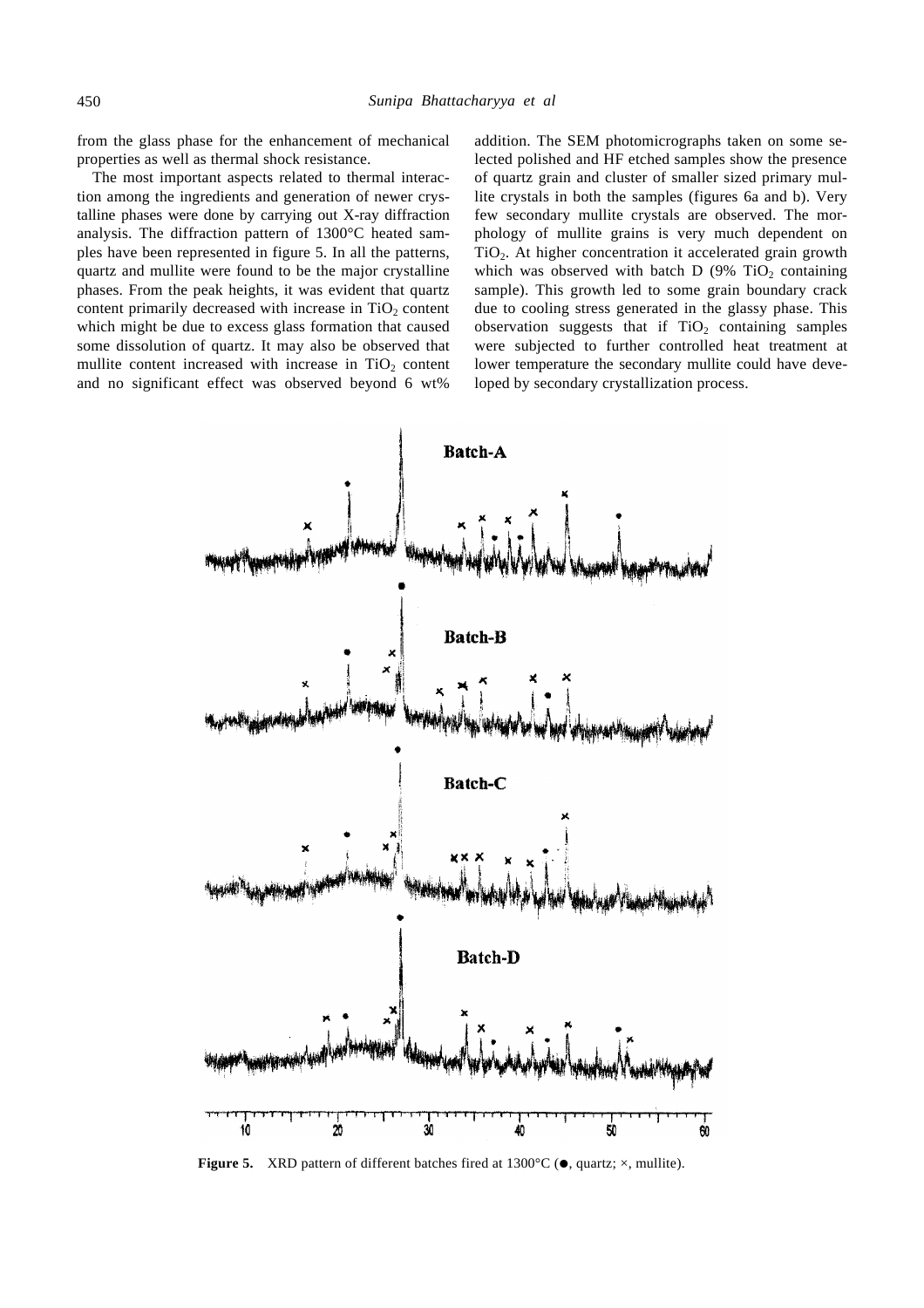

**Figure 6.** SEM photomicrographs of samples heated at 1300°C (polished and etched): (**a**) batch A and (**b**) batch D.

## **4. Conclusions**

The standard triaxial porcelain body either in presence or absence of titania showed optimum physical properties and maximum strength at 1300°C following which the properties deteriorated. The effect is more pronounced in  $TiO<sub>2</sub> containing samples due to excess formation of glassy$ phases. XRD results confirmed the presence of quartz and mullite as major phases. Quartz content decreased with increase of  $TiO<sub>2</sub>$  content due to excess glass formation and its simultaneous dissolution while mullite content increased with  $TiO<sub>2</sub>$  content. SEM photomicrograph show the presence of quartz grain and cluster of smaller sized primary mullite crystals with very few secondary mullite needles in both the cases. The drastic reduction of residual strength particularly in  $TiO<sub>2</sub>$  containing samples

after repeated heating and cooling suggests controlled heat treatment necessary in order to promote secondary recrystallization for the enhancement of strength and thermal shock resistance.

## **Acknowledgements**

The authors would like to thank Dr S Ghatak and Shri S Chakrabarti, Central Glass and Ceramic Research Institute, Kolkata, for their encouragement and valuable suggestions provided during the course of investigation.

## **References**

Carty W M and Senapati U 1998 *J*. *Am*. *Ceram*. *Soc*. **81** 3